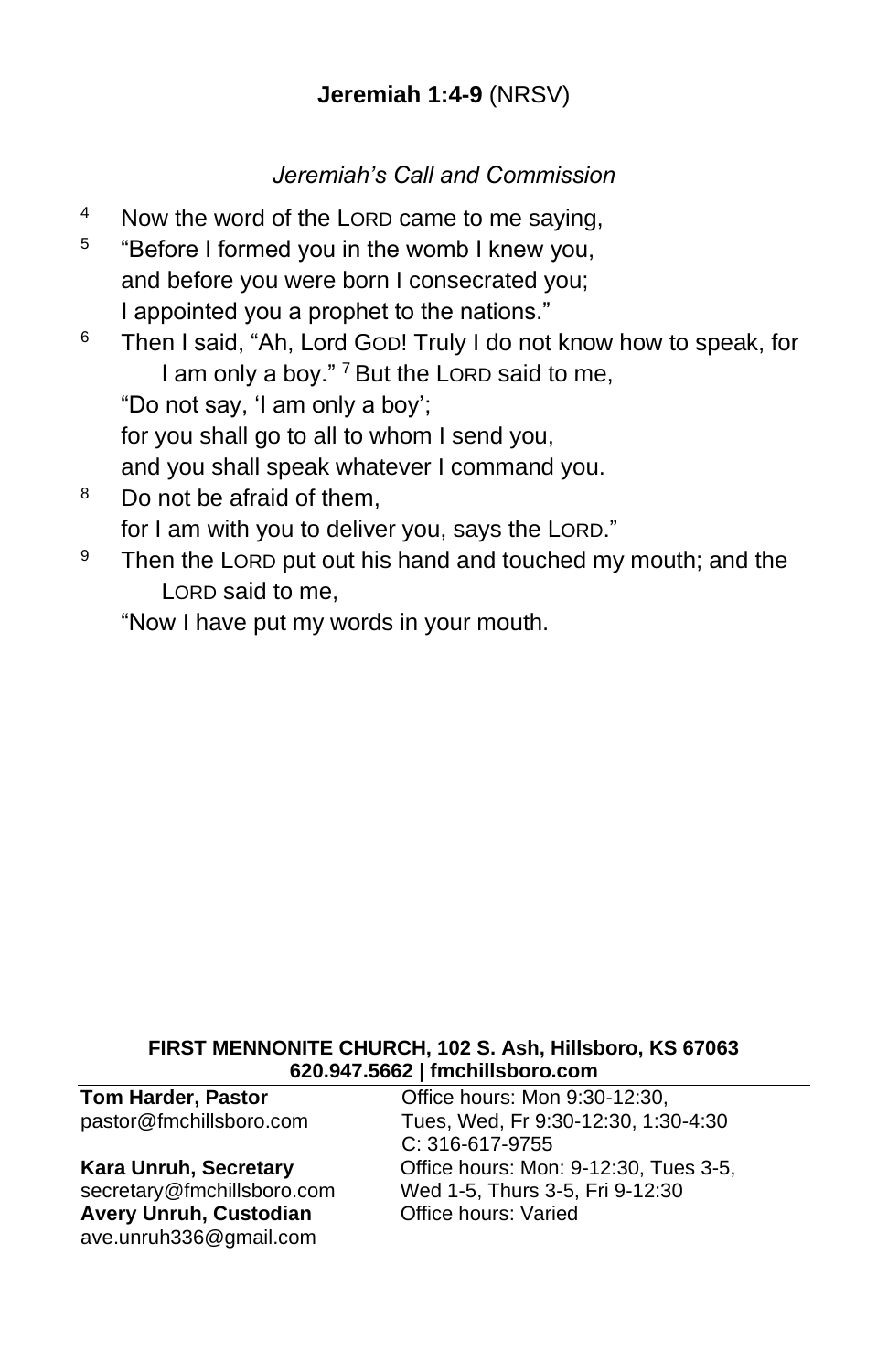

# **FIRST MENNONITE** CHURCH

 In Christ - Making Disciples through Loving Relationships.

Worship 10:30 a.m.

## **Sunday, January 30, 2022 "For a Purpose"**

## **GATHERING**

Gathering Music **Shirley Baltzer** Shirley Baltzer Welcome, Announcements, Greeting Sandy Hiebert Prelude to Worship Shirley Baltzer \*Call to Worship (Psalm 139:1-12) Sandy Hiebert

*O LORD, you have searched me and known me.*  **You know when I sit down and when I rise up; you discern my thoughts from far away.**  *You search out my path and my lying down, and are acquainted with all my ways.*  **Even before a word is on my tongue, O LORD, you know it completely.**  *You hem me in, behind and before, and lay your hand upon me.*  **Such knowledge is too wonderful for me; it is so high that I cannot attain it.**  *Where can I go from your spirit? Or where can I flee from your presence?*  **If I ascend to heaven, you are there; if I make my bed in Sheol, you are there. If I take the wings of the morning and settle at the farthest limits of the sea, even there your hand shall lead me, and your right hand shall hold me fast.**  *If I say, "Surely the darkness shall cover me, and the light around me become night," even the darkness is not dark to you; the night is as bright as the day, for darkness is as light to you.*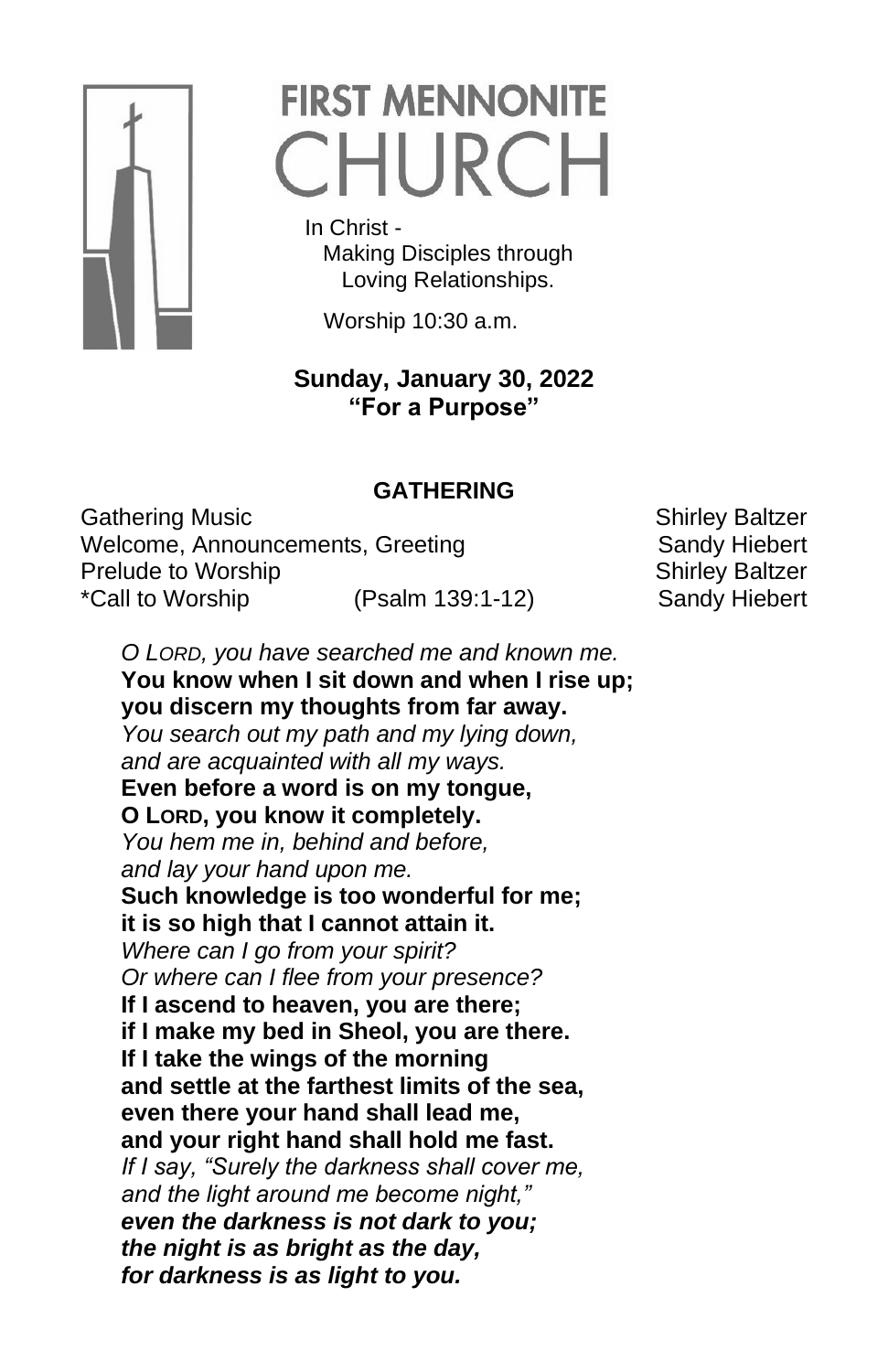\*Prayer Hymn God, Be the Love VT 43 Call to Worship, *contin.* (Psalm 139:13-18) Sandy Hiebert *For it was you who formed my inward parts; you knit me together in my mother's womb.*  **I praise you, for I am fearfully and wonderfully made. Wonderful are your works; that I know very well.**  *My frame was not hidden from you, when I was being made in secret, intricately woven in the depths of the earth.*  **Your eyes beheld my unformed substance. In your book were written all the days that were formed for me, when none of them as yet existed.**  *How weighty to me are your thoughts, O God! How vast is the sum of them! I try to count them—they are more than the sand; I come to the end—I am still with you.*

| <b>Hymn</b>             | O God, You Search Me | VT 199      |
|-------------------------|----------------------|-------------|
| Time for God's Children |                      | Diane Mason |

#### **SHARING**

| <b>Sharing and Prayer</b> |                     | <b>Pastor Tom</b> |
|---------------------------|---------------------|-------------------|
| Hymn                      | You Are All We Have | VT 701            |

#### **LISTENING**

Scripture Jeremiah 1:4-9 Message **For a Purpose** Diane Mason

#### **RESPONDING**

| <b>Hymn</b>        | Take My Life, and Let It Be | VT 759                 |
|--------------------|-----------------------------|------------------------|
| <b>Benediction</b> |                             | Diane Mason            |
| Postlude           |                             | <b>Shirley Baltzer</b> |

We welcome back Diane and Ronnie Mason! Diane is an ordained minister in the Church of the Brethren.

*A WARM WELCOME TO ALL who are gathered to worship, wherever you are, and whenever you watch this service!*